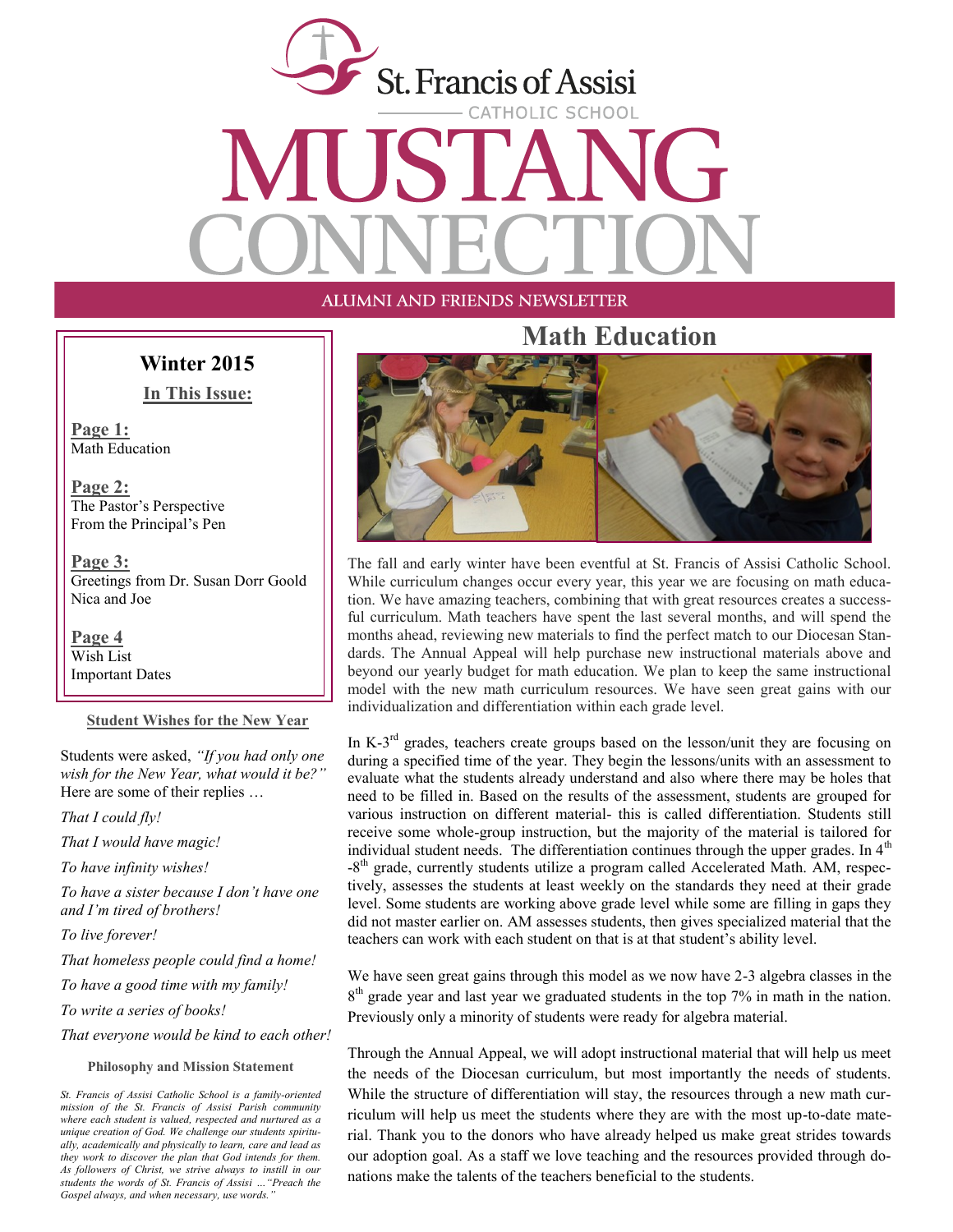# **The Pastor's Perspective**



If I were asked the question, "*If you had only one wish for the New Year, what would it be?" -* my answer (as much as I would like to fly and have magic, as two students said!) would be that Christ's peace and grace fill the hearts and souls of all mankind. That said, in this new and blessed year, my ongoing prayer for each of you is that you will embrace Christ's abundant and gentle love as you journey through the months ahead. He is the way, the truth, and the light!

Here at our parish school, we are privileged to educate hundreds of children and we work continually to provide them with the best academic and faith-filled experience possible. To that end, we persevere in extending invitations to you to financially support our extraordinary mission through your charitable giving. You are so deserving of our deep appreciation for prayerfully considering our many requests.

This year our Annual Appeal is earmarked for Math Education. Our Hopes and Dreams Fund supports tuition assistance for first-time families. (As you may know, we kicked-off the second year of our Hopes and Dreams Fund challenge during all Masses on January 31/February 1 - our goal is to once again raise \$40,000 to meet our anonymous donor's challenge and help new families attend our school!) *"Goin' to Graceland"* - our 14th annual Educational Trust Fund Benefit on February 28th will raise funds for our school's endowment. That event promises to include lots of grace, and spirit, so plan now to attend! And last, but certainly not least, our school year will conclude with our 19th annual Car Raffle, sponsored by Gene Butman Ford to help us raise funds for facility upgrades (renovating the Middle School restrooms), Outdoor Education, and the Booster Club.

These are all necessary initiatives because they facilitate so many of our school's wonderful programs and they are only possible because of you.

In addition to your charitable giving, I am reaching out to you to help us build enrollment here at St. Francis of Assisi Catholic School. You are our greatest ambassadors! To that end, when you refer a family to our school and they tour, we will provide you with a \$50 SCRIP gift certificate (to be used at your choice of retailers.) If the family enrolls in our school, we will provide you with an additional \$250 SCRIP gift certificate. We will need to know from the prospective family that you referred them - after that, we will follow-up with you! Our anonymous Hopes and Dreams Fund challenge donor has allocated resources to support new marketing initiatives at our school, and who better to start with than you, our dearest friends?!

Thank you, thank you, for everything you do to help our Catholic school thrive!

# **From the Principal's Pen**



The school year is almost half-way done and we have been very busy at St. Francis. Advent was a huge success as each grade level participated in individual service projects rather than a school-wide event.

Preschool, kindergarten, and fifth-grade collected items for Arbor Vitae; first-grade students collected cans from the school community, returned them, and purchased items off of the giving tree; second grade did a coin drive  $(2<sup>nd</sup>-5<sup>th</sup>)$  to benefit Northstar Reach Camp; third grade wrote letters to the home bound in our parish community; fourth grade collected clothing for an orphanage in Guatemala; sixth grade served at Saline Evangelical Home; and seventh and eighth grade collected food for local food pantries. All in all, the Holy Spirit was present as we awaited the birth of our King.

Our kindergarten through second grade reading groups are going very well. The new reading curriculum we adopted last year, Tattum/FAST Reading, has shown immense success. Our students have already grown at least a whole grade level in just 2 quarters of instruction! The multi-faceted instructional model allows us to teach students using various instructional methods that engage learning. We are very grateful to the donors from last year's Annual Appeal to help make this reading curriculum a success!

Administratively, I have been busy with a new Marketing committee this school year. We have beautiful new material emphasizing the faithful learning that occurs each and every day here (see the Open House postcard below, created by Pryor Design Company.) Within the marketing committee we are reviewing new ways of connecting with our local parish and Catholic community in Washtenaw County. We expanded our Open House invitations by 1,200 invites. The Open House was a huge success! Enrollment continues to climb! Your time, talents, and treasures continue to help me build the future of St. Francis of Assisi Catholic School. For that I am eternally grateful.



Our school community is so blessed with caring/dedicated teachers, loving parents, and committed donors. The love of Christ is present through the care of each member of our community. I wish you all a very peaceful and joyous new year!

Deepest Love and Gratitude, Julie Fantone Pritzel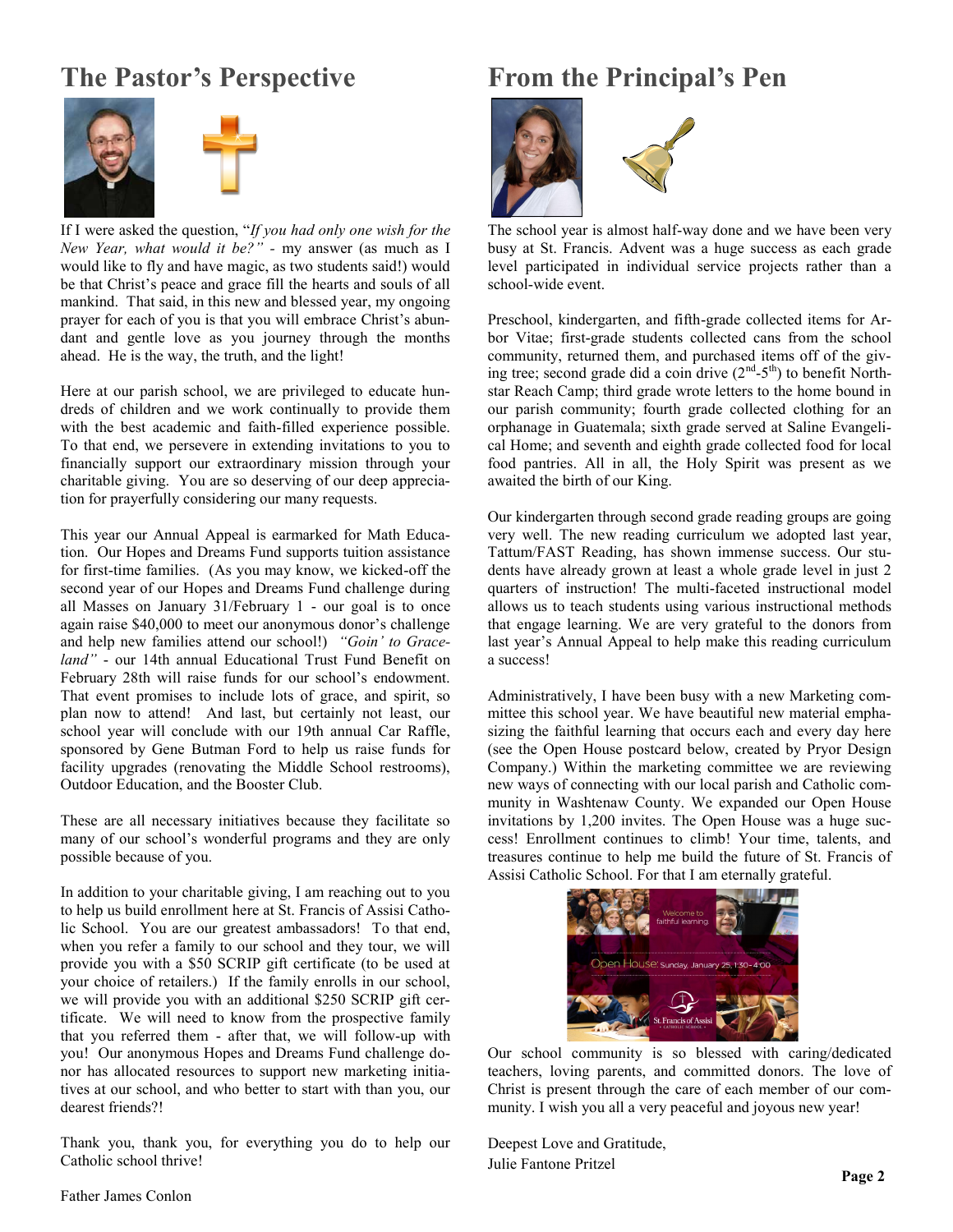

# **Greetings from Dr. Susan Dorr Goold**

Warm greetings from Susan Dorr Goold, St. Francis '75 (a couple of years older than the University of Michigan's football coach), St. Thomas/Fr. Gabriel Richard '79. I have many fond memories and long-standing friendships from St. Francis of Assisi Catholic School, where I benefitted from the mentorship of Mrs. Green, Mr. Maierle and, someone who doubtless would find many grammatical flaws in this essay, Mary Lou Daby. When I returned to Ann Arbor from Pittsburgh with husband Michael and baby Ryan, joining St. Francis of Assisi parish and sending my children to the school (Ryan '04, Kate '10) felt like a foregone conclusion!

**Dr. Susan Dorr Goold**

I grew up surrounded by adults of strong and active faith, including my parents Dick and Jane Dorr, my grandparents, teachers and parents of friends. In Catholic schools you develop relationships with whole – sometimes large – families. I enjoy seeing former classmates and their families leading businesses, serving communion, caring for patients, teaching my children, and serving on the board for Catholic Social Services.

The Catholic community here has deep roots, but also welcomes new people with open arms. My daughter still connects (using social media, of course) with a friend in South Korea who attended St. Francis during her visit to the United States. I am especially proud of and humbled by our St. Francis' vibrant community of parishioners devoted to service, who follow the advice of St. Francis on the front page of the bulletin: *"Preach the Gospel always, and when necessary, use words."* St. Francis of Assisi Catholic School embraces that wholeheartedly, and students learn how to live a faith-filled life that includes embracing and contributing to the "real world" rather than judging and rejecting it. My own work, as a doctor and teacher of ethics in medicine and health care, benefitted tremendously from the solid foundation of values taught at St. Francis. The people of Washtenaw County benefit every day from the vision of a just community promoted by St. Francis, other parishes, and Catholic Social Services. Thank you.

*Dear Lord, be with our alumni. May they represent St. Francis of Assisi Catholic School as life-long learners, effective communicators, globally aware citizens, and spiritually centered Christians. May they accept challenges with unwavering enthusiasm and great expectations, for nothing is impossible with You. May they come to know, love, and serve You more fully each day, and glorify you in their accomplishments. We ask these blessings on our alumni in the name of the Father, and of the Son, and of the Holy Spirit. ~ Amen.* 

# **Nica and Joe**

On November 15, 2014 several hundred people attended a benefit *"God placed me in a most fortunate position. I had the right*  concert for Father Gabriel Richard High School and St. Francis *teachers in my life at the right time,"* says Joe. of Assisi Catholic School, given by Veronika Belyavskaya and St. Francis alumnus Joe Guyton ('93), who perform as "Nica and Joe."

*"It was a huge joy and a dream come true for me. Ever since I started singing I have always wanted to give back to my old schools. My mother and some very dedicated teachers helped me to be the person I am today,"* says Joe.

St. Francis of Assisi Catholic School music teacher Phyllis Fellin *"planted the seed of singing in me,"* says Joe. *"Mrs. Fellin encouraged me to go to Blue Lake Fine Arts Camp. She believed in me even though I returned early from homesickness."*

Father Gabriel Richard High School music teacher Ms. KM convinced Joe to attend Interlochen during his senior year. Following that, Joe studied at the Julliard School of Music in New York City and entered the Washington National Opera/Domingo-Cafritz Young Artist Program. Nica and Joe met in 2011, shortly before competing in Germany's version of The X Factor. They earned third place, and also released their self-titled debut album.

*"I had help and many wonderful educators who challenged, encouraged and loved me. I felt loved at these schools. I felt like I mattered. I knew that what I did and thought had value."* 

*"Giving back will always be a main priority in my career. No matter where I am, I will always be a Mustang. That means I am called to be kind, compassionate, loving, and well, a bit challenging!"* 

The concert raised more than \$1,000 for teaching supplies for St. Francis of Assisi Catholic School. Please visit http://www.nicajoe.com/ to learn more.



**Nica and Joe**